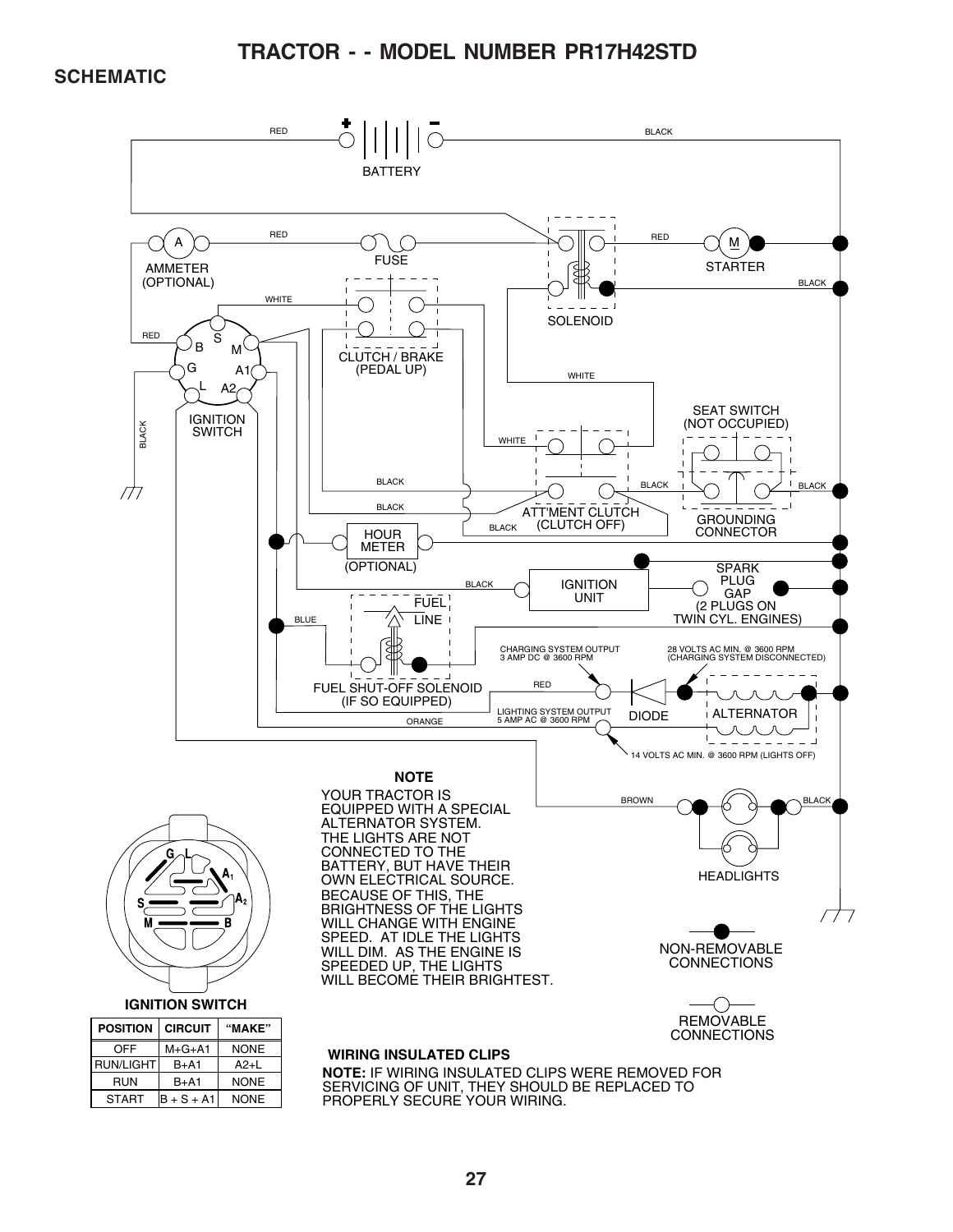**TRACTOR - - MODEL NUMBER PR17H42STD**

### **ELECTRICAL**

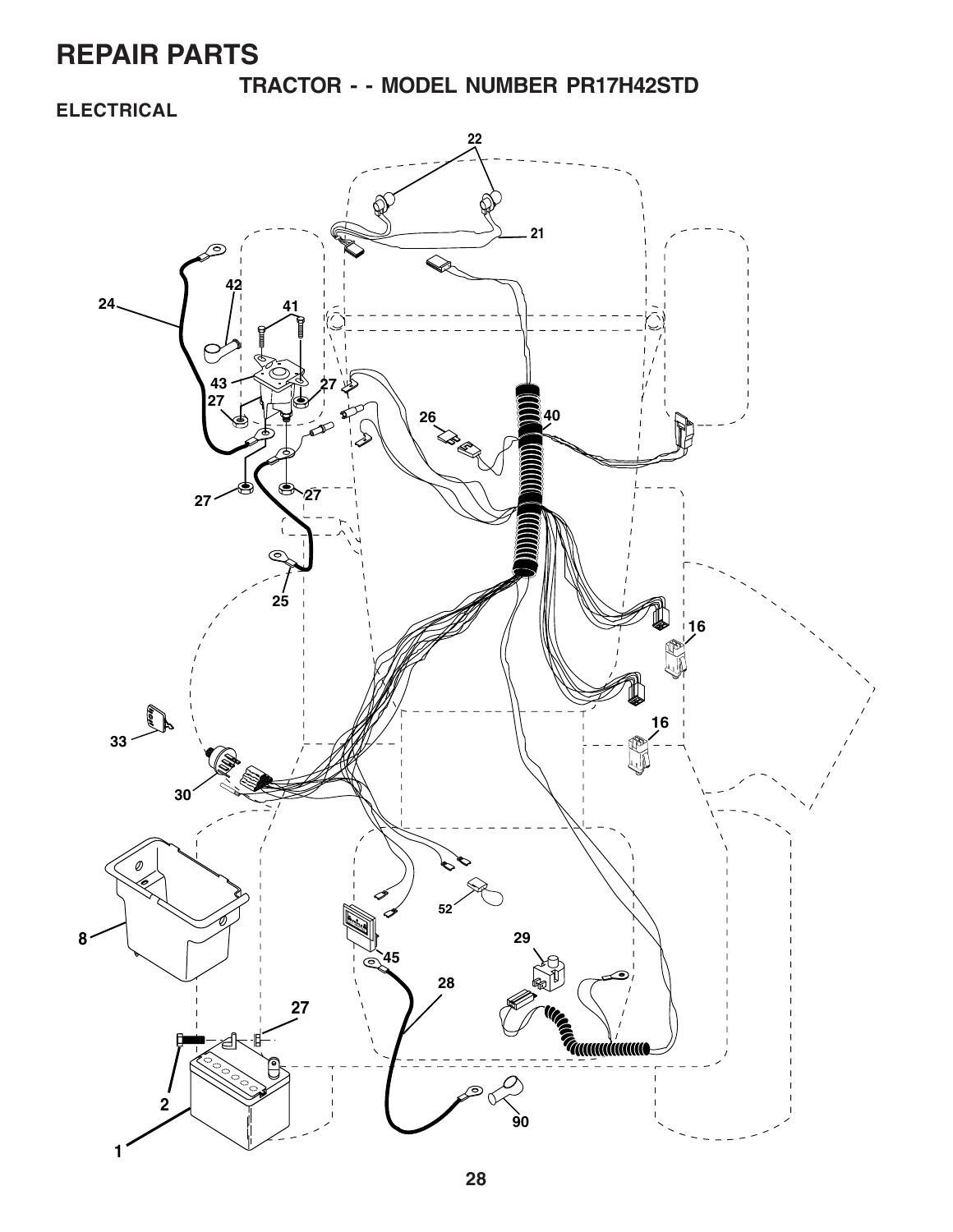### **TRACTOR - - MODEL NUMBER PR17H42STD**

**ELECTRICAL**

| 163465<br>1<br>Battery<br>2<br>74760412<br>Bolt Hex Hd 1/4-20unc X 3/4<br>8<br>176689<br><b>Battery Box</b><br>16<br>176138<br>Switch Interlock Push-In                                                                                                                                                                                                                                                                                                                                                                                                                                     | KEY<br>NO. | PART<br>NO. | <b>DESCRIPTION</b>                                       |
|---------------------------------------------------------------------------------------------------------------------------------------------------------------------------------------------------------------------------------------------------------------------------------------------------------------------------------------------------------------------------------------------------------------------------------------------------------------------------------------------------------------------------------------------------------------------------------------------|------------|-------------|----------------------------------------------------------|
| 22<br>4152J<br>Bulb, Light #1156<br>24<br><b>Cable Battery</b><br>4799J<br>25<br>146147<br>26<br>175158<br>Fuse<br>27<br>73510400<br>Nut Keps Hex 1/4-20 Unc<br>28<br>4207J<br>Cable Ground 6ga 12 black<br>29<br>Switch Plunger Nc Gray<br>121305X<br>30<br>175566<br>Switch Ign<br>33<br>140401<br>Key Ign Molded Generic<br>40<br>Harness Ign<br>179720<br>71110408<br>Bolt Fin Hex 1/4-20 uncx 1/2<br>41<br>42<br>131563<br>Cover Terminal Red<br>43<br>178861<br>Solenoid<br>45<br>121433X<br>Ammeter Rectangular<br>52<br>141940<br>Protection Loop<br>Cover Terminal<br>90<br>180449 | 21         | 175685      | Harness Socket Light<br>Cable Battery 6 Ga Red w/16 wire |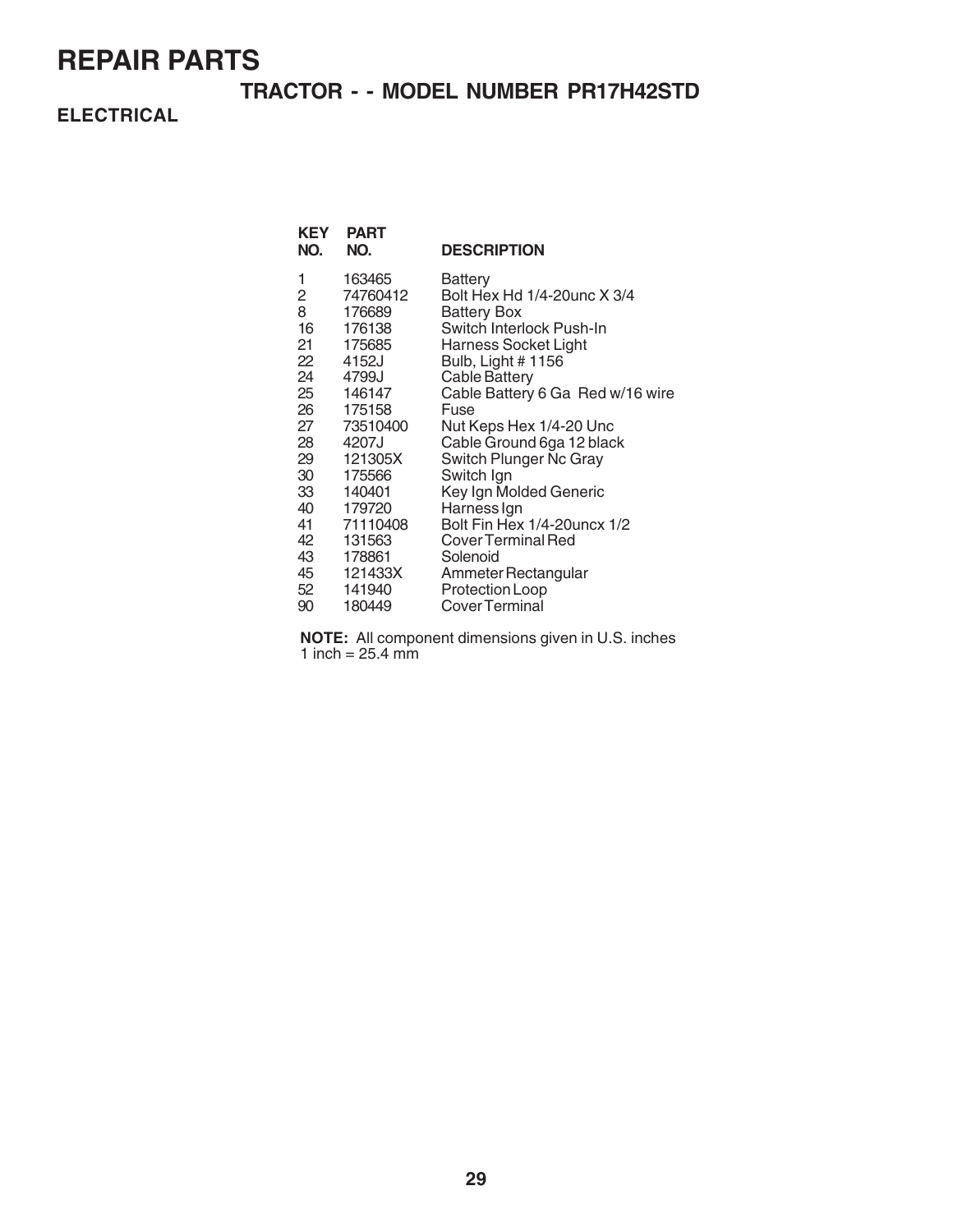**TRACTOR - - MODEL NUMBER PR17H42STD CHASSIS AND ENCLOSURES**

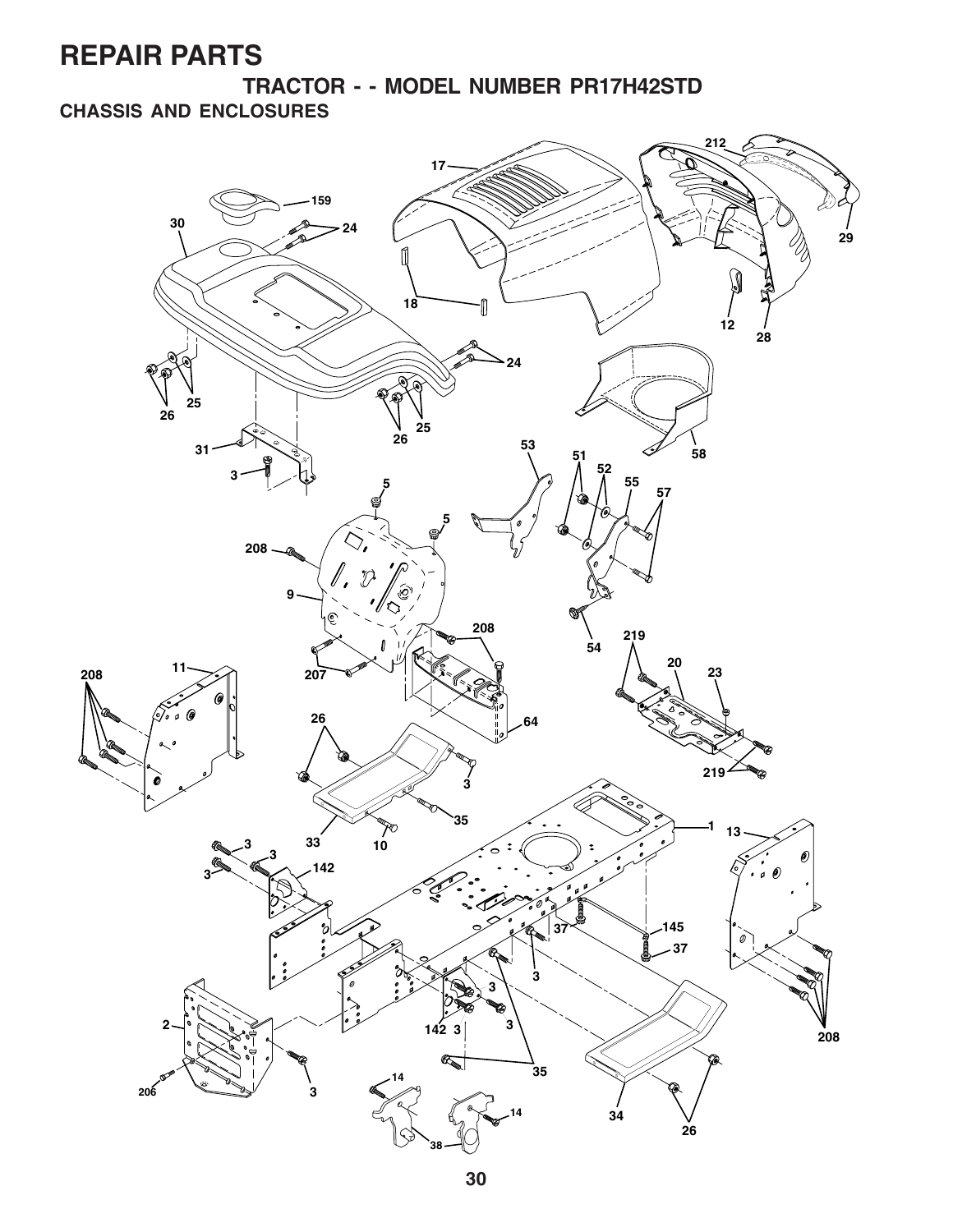**TRACTOR - - MODEL NUMBER PR17H42STD CHASSIS AND ENCLOSURES**

| <b>KEY</b><br>NO.                                                                                                                                                                                                                                                                                    | <b>PART</b><br>NO.                                                                                                                                                                                                                                                                                                                                                                                                                                                                                                                  | <b>DESCRIPTION</b>                                                                                                                                                                                                                                                                                                                                                                                                                                                                                                                                                                                                                                                                                                                                                                                                                                                                                                                                                                                                                                                                                                             |
|------------------------------------------------------------------------------------------------------------------------------------------------------------------------------------------------------------------------------------------------------------------------------------------------------|-------------------------------------------------------------------------------------------------------------------------------------------------------------------------------------------------------------------------------------------------------------------------------------------------------------------------------------------------------------------------------------------------------------------------------------------------------------------------------------------------------------------------------------|--------------------------------------------------------------------------------------------------------------------------------------------------------------------------------------------------------------------------------------------------------------------------------------------------------------------------------------------------------------------------------------------------------------------------------------------------------------------------------------------------------------------------------------------------------------------------------------------------------------------------------------------------------------------------------------------------------------------------------------------------------------------------------------------------------------------------------------------------------------------------------------------------------------------------------------------------------------------------------------------------------------------------------------------------------------------------------------------------------------------------------|
| 1<br>$\overline{c}$<br>3<br>5<br>9<br>10<br>11<br>12<br>13<br>14<br>17<br>18<br>20<br>23<br>24<br>25<br>26<br>28<br>29<br>30<br>31<br>33<br>34<br>35<br>37<br>38<br>51<br>52<br>53<br>54<br>55<br>57<br>58<br>64<br>114<br>115<br>142<br>145<br>159<br>206<br>207<br>208<br>211<br>212<br>219<br>- - | 174619<br>176554<br>17060612<br>155272<br>168337X012<br>72140608<br>174996<br>145660<br>172106<br>17490608<br>159639X428<br>126938X<br>180679<br>124028X<br>74780616<br>19131312<br>73800600<br>179844<br>170472X599<br>169470X428<br>136619<br>179716X428<br>179717X428<br>72110606<br>17490508<br>175710<br>73800400<br>19091416<br>144697<br>161464<br>144696<br>74780412<br>174930<br>154798<br>158112<br>17060620<br>175702<br>156524<br>169473X428<br>170165<br>17670508<br>17670608<br>145212<br>156229<br>17000512<br>5479J | Chassis<br>Drawbar<br>Screw 3/8-16x.75<br>Bumper Hood/Dash<br>Dash P/L<br>Bolt Carriage 3/8-16 x 1<br>Panel Dash Lh<br><b>Clip Tinnerman</b><br>Panel Dash Rh<br>Screw Thdrol 3/8-16 x 1-1/4<br>Hood LT/PL<br><b>Bumper Hood</b><br>Plate Mtg Battery Fuel Tank Fr<br><b>Bushing</b><br>Bolt Fin Hex 3/8-16 x 1 Gr 5<br>Washer 13/32 X 13/16 X 12 Ga<br>Nut Lock Hex W/Ins 3/8-16 Unc<br>Grille LT/PL<br>Lens LT/PL<br>Fender Footrest STLT Pnt<br><b>Bracket Support Fender</b><br>Footrest Pnt Lh<br>Footrest Pnt Rh<br>Bolt Rdhd Sht Sqnk 3/8-16 x 3/4<br>Screw Thdrol 6/16-18 x 1/2 TYT<br>Bracket Asm. Pivot Mower Rear<br>Nut Lock Hex W/Ins 1/4-20<br>Washer 9/32 x 7/8 x 16 Ga.<br><b>Bracjet Grukke Lh</b><br>Screw Hex Wshd 8-18 x 7/8<br><b>Bracket Grille Rh</b><br>Bolt Hex 1/4-20 x 3/4<br>Duct Air<br>Dash Lower STLT<br>Keeper Belt Rear Lh<br>Screw 3/8-16 x 1-1/4<br>Plate Reinforcement STLT<br>Rod Pivot Chassis/Hood<br>Cupholder<br>Bolt Shoulder 5/16-18<br>Screw Thdrol 5/16-18 x 1/2<br>Screw Thdrol 3/8-16 x 1/2<br>Nut Hex Flange Lock<br>Insert Lens Reflect P/L LT<br>Screw 5/16-18 x 3/4<br>Plug |
|                                                                                                                                                                                                                                                                                                      |                                                                                                                                                                                                                                                                                                                                                                                                                                                                                                                                     |                                                                                                                                                                                                                                                                                                                                                                                                                                                                                                                                                                                                                                                                                                                                                                                                                                                                                                                                                                                                                                                                                                                                |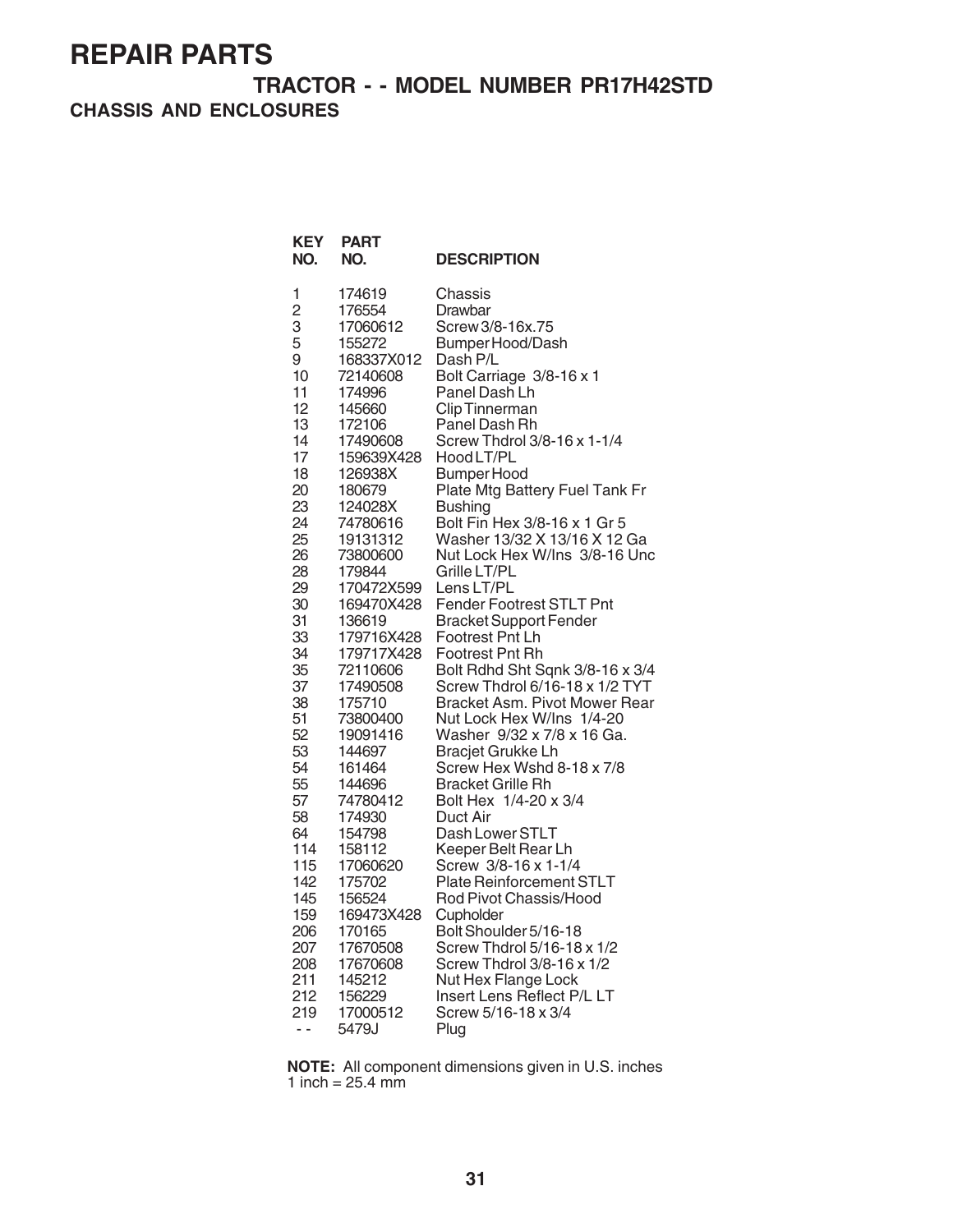**TRACTOR - - MODEL NUMBER PR17H42STD**

 **DRIVE**

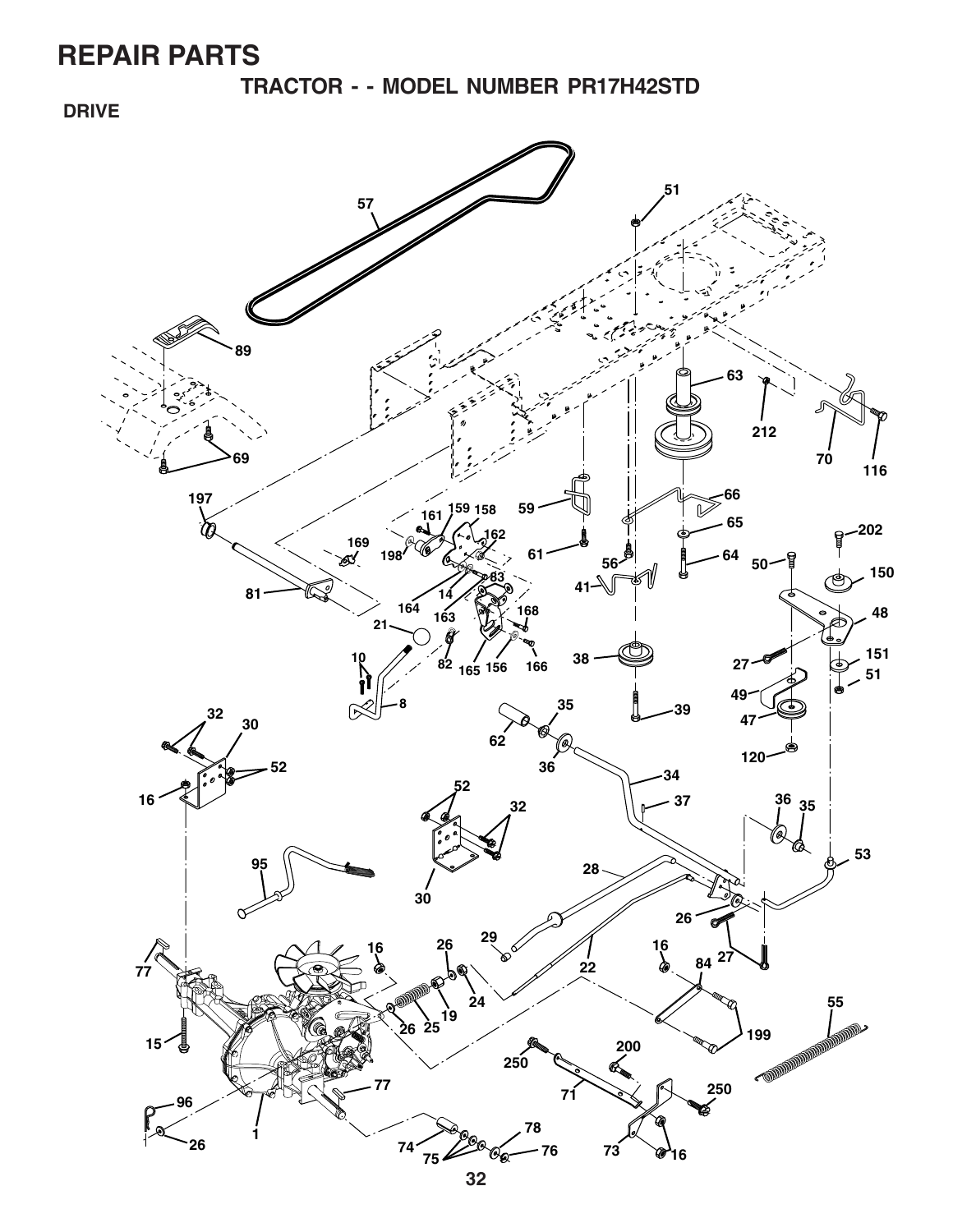### **TRACTOR - - MODEL NUMBER PR17H42STD**

#### **DRIVE**

|                                                                                                                                                                              | Keeper Belt Engine                                           |
|------------------------------------------------------------------------------------------------------------------------------------------------------------------------------|--------------------------------------------------------------|
| 154778<br>66<br>1<br>Transaxle Hydro Gear 314-0510<br>.<br>69<br>142432<br><b>Screw</b><br>(Order Parts From Transaxle<br>70<br>134683<br><b>Guide Belt</b><br>Manufacturer) |                                                              |
| 71<br>169183<br>165619<br>Rod Shift Hydro LT<br>8                                                                                                                            | Strap Torque Lh Hydro                                        |
| 73<br>169182<br>Pin Cotter 1/8 x 1 CAD<br>76020416<br>10                                                                                                                     | Strap Torque Rh Hydro                                        |
| 74<br>137057<br>10040400<br>Washer Lock Hvy Helical<br>14<br>75<br>121749X                                                                                                   | Spacer, Axle<br>Washer 25/32 x 1-1/4 x 16 Gauge              |
| 74490544<br>Bolt, Hex FLGHD 5/16-18 Gr. 5<br>15<br>76<br>12000001<br>E-Ring<br>73800500<br>Nut Lock Hex W/Ins 5/16-18 Unc P<br>16                                            |                                                              |
| Key, Square<br>77<br>123583X<br>19<br>73800600<br>Nut Lock Hex W/Wsh 3/8-16 Unc                                                                                              |                                                              |
| 78<br>121748X<br>21<br>140845<br>Knob, Round 1/2-13                                                                                                                          | Washer 25/32 x 1-5/8 x 16 Gauge                              |
| 81<br>165596<br>22<br>169498<br>Rod, Brake Hydro                                                                                                                             | Shaft Asm. Cross Hydro                                       |
| 82<br>123782X<br>24<br>73350600<br>Nut<br>83<br>19171216                                                                                                                     | Spring Torsion T/A<br>Washer 17/32 x 3/4 x 16 Ga.            |
| 25<br>106888X<br>Spring, Brake Rod<br>84<br>169594<br>26<br>Washer<br>19131316                                                                                               | Link Transaxle                                               |
| 89<br>169373X428<br>27<br>Pin Cotter 1/8 x 3/4 CAD.<br>76020412                                                                                                              | Console, Hydro                                               |
| 95<br>170201<br>28<br>175765<br>Rod, Parking Brake                                                                                                                           | Control Asm Bypass Hydro                                     |
| 96<br>4497H<br>71673<br>29<br>Cap, Parking Brake                                                                                                                             | Retainer Spring 1" Zinc/Cad                                  |
| 116<br>72140608<br>30<br>Bracket, Transaxle<br>169592<br>120<br>73900600                                                                                                     | Bolt Rdhd Sq Neck 3/8-16 x 1<br>Nut Lock Flg 3/8-16          |
| 32<br>Bolt Hex Hd 5/16-18 Unc x 3/4<br>74760512<br>150<br>175456                                                                                                             | Spacer Retainer                                              |
| 34<br>175578<br>Shaft, Foot Pedal<br>151<br>19133210<br>35<br>120183X<br>Bearing, Nylon                                                                                      | Washer 13/32 x 2 x 10 Ga.                                    |
| 156<br>166002<br>36<br>19211616<br>Washer                                                                                                                                    | Washer Srrted 5/16 ID x 1.125                                |
| 158<br>165589<br>37<br>1572H<br>Pin, Roll                                                                                                                                    | <b>Bracket Shift Mount</b>                                   |
| 159<br>165494<br>179114<br>Pulley, Flat Composite<br>38                                                                                                                      | Hub Tapered Flange Shift Lt                                  |
| 161<br>72140406<br>39<br>74760648<br>Bolt Fin Hex 3/8-16 x 3<br>162<br>73680400                                                                                              | Bolt Rdhd Sqnk 1/4-20 x 3/4 Gr 5<br>Nut Crownlock 1/4-20 Unc |
| 175556<br>41<br>Keeper, Belt Idler<br>163<br>74780416<br>127783<br>Pulley, Idler, V-Groove<br>47                                                                             | Bolt Hex Fin 1/4-20 Unc x 1 Gr 5                             |
| 19091010<br>164<br>154407<br>Bellcrank Clutch Grnd Drv STL<br>48                                                                                                             | Washer 5/8 x .281 x 10 Ga                                    |
| 165<br>165623<br>123205X<br>49<br>Retainer, Belt                                                                                                                             | <b>Bracket Pivot Lever</b>                                   |
| 166880<br>166<br>50<br>74760624<br><b>Bolt</b>                                                                                                                               | Screw 5/16-18 x 5/8                                          |
| 165492<br>168<br>51<br>73680600<br>Nut Crownlock 3/8-16 UNC<br>169<br>165580                                                                                                 | Bolt Shoulder 5/16-18 x .561<br>Plate Fastening Lt           |
| 52<br>Nut Crownlock 5/16-18 UNC<br>73680500<br>169613<br>197                                                                                                                 | Nyliner Snap-In 5/8" ID                                      |
| 53<br>105710X<br>Link, Clutch<br>198<br>169593<br>55<br>105709X<br>Spring, Return, Clutch                                                                                    | Washer Nyl 7/8 ID x .105                                     |
| 199<br>169612<br>56<br>17060620<br>Screw 3/8-16 x 1-1/4                                                                                                                      | Bolt Shoulder 5/16-18 Unc                                    |
| 200<br>72140508<br>57<br>140294<br>V-Belt, Ground Drive                                                                                                                      | Bolt Rdhd Sqnk 5/16-18 Unc x 1                               |
| 202<br>72110614<br>59<br>169691<br>Keeper, Center Span<br>212<br>145212                                                                                                      | Bolt RDHD 3/8-16 x 1-3/4 Gr 5                                |
| Screw 3/8-16 x .875<br>61<br>17120614<br>250<br>17060612                                                                                                                     | Nut Hex Flg Lock<br>Screw Thdrol. 3/8-16 x .75               |
| 8883R<br>62<br>Cover, Pedal<br>63<br>175410<br>Pulley, Engine                                                                                                                |                                                              |
| Bolt, Hex<br>64<br>71170764                                                                                                                                                  |                                                              |
| Washer<br>65<br>10040700                                                                                                                                                     |                                                              |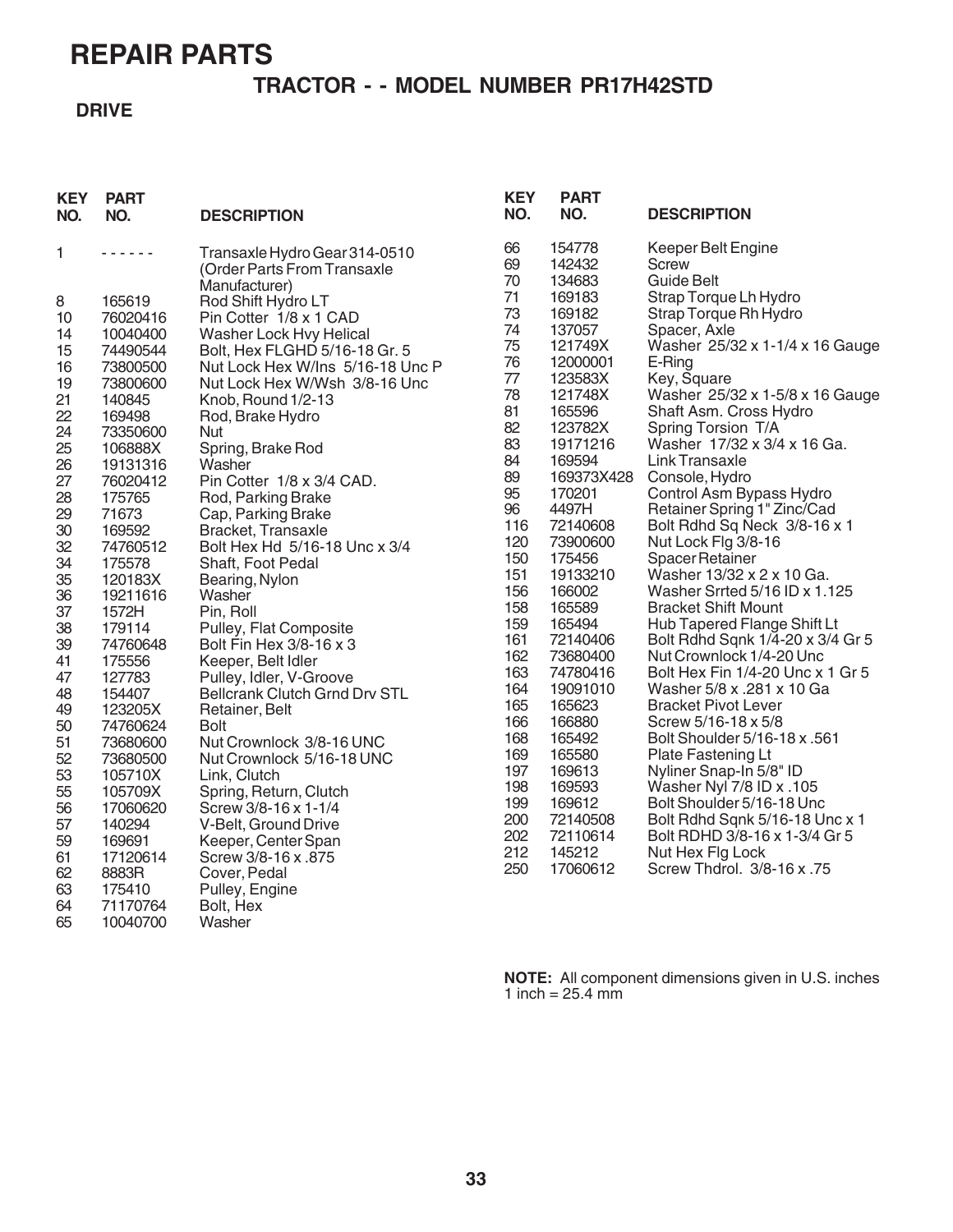**TRACTOR - - MODEL NUMBER PR17H42STD STEERING ASSEMBLY**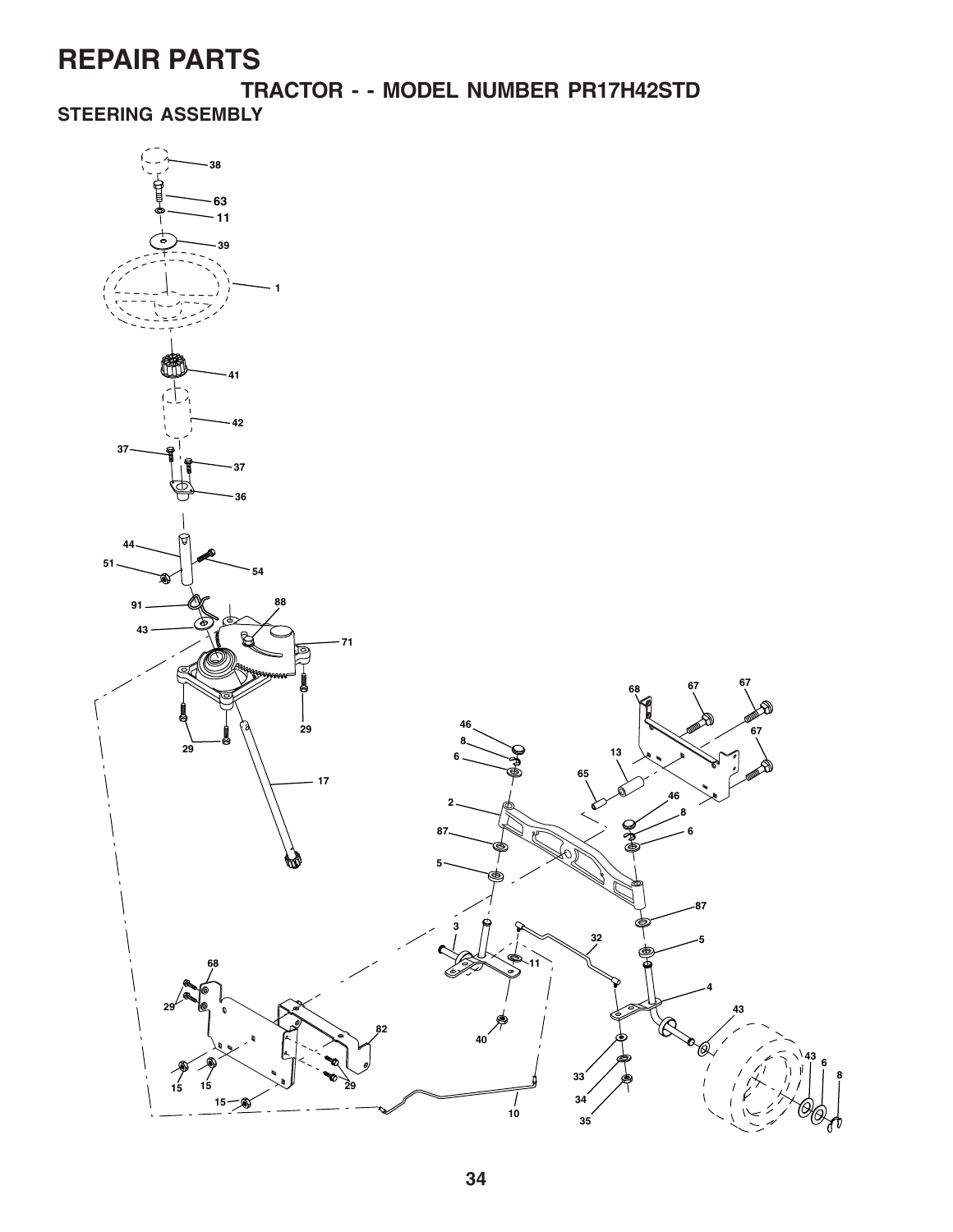### **TRACTOR - - MODEL NUMBER PR17H42STD**

**STEERING ASSEMBLY**

| <b>KEY</b><br>NO. | <b>PART</b><br>NO. | <b>DESCRIPTION</b>                    |
|-------------------|--------------------|---------------------------------------|
| 1                 | 159944X428         | <b>Wheel Steering</b>                 |
| $\overline{c}$    | 172393             | Axle Asm Cast Iron LT                 |
| 3                 | 169840             | Spindle Asm LH                        |
| 4                 | 169839             | Spindle Asm RH                        |
| 5                 | 6266H              | Bearing Race Thrust Harden            |
| 6                 | 121748X            | Washer 25/32 X 1-5/8 X 16 Ga          |
| 8                 | 12000029           | Ring Klip #t5304-75                   |
| 10                | 175121             | Link Drag                             |
| 11                | 10040600           | Washer Lock Hvy Hlcl Spr 3/8          |
| 13                | 136518             | Spacer Brg. Axle Front                |
| 15                | 145212             | Nut Hex Flange Lock                   |
| 17                | 177876             | Shaft Asm. Steering                   |
| 29                | 17060612           | Screw 3/8-16x.75                      |
| 32                | 171888             | <b>Rod Tie</b>                        |
| 33                | 19111216           | Washer 11/32 x 3/4 x 16 Ga.           |
| 34                | 10040500           | Washer Lock Hvy Hlcl Spr 5/16         |
| 35                | 73540500           | Crownlock Nut 5/16-24                 |
| 36                | 155099             | <b>Bushing Strg</b>                   |
| 37                | 152927             | Screw                                 |
| 38                | 159946X428         | Insert Cap Strg Wh Au                 |
| 39                | 19132411           | Washer                                |
| 40                | 7810H              | Lock nut                              |
| 41                | 159945             | <b>Adaptor Wheel Strg</b>             |
| 42                | 145054X428         | Boot Steering Dash                    |
| 43                | 121749X            | Washer 25/32 X 1 1/4 X 16 Ga          |
| 44                | 153720             | <b>Extension Steering Shaft LR/LT</b> |
| 46                | 121232X            | Cap Spindle Fr Top Blk                |
| 51                | 73800500           | Nut Lock Hex w/Ins 5/16-18            |
| 54                | 74780520           | Bolt Fin Hex 5/16-18 Unc x 1-1/4      |
| 63                | 74780616           | Bolt Fin Hex 3/8-16unc x 1 Gr. 5      |
| 65                | 160367             | <b>Brace Axle</b>                     |
| 67                | 72140618           | Bolt Rdhd Sq 3/8-16 Unc x 2-1/4       |
| 68                | 169827             | Axle, Brace                           |
| 71                | 175146             | Steering Asm.                         |
| 82                | 169835             | Bracket Susp. Chassis Front           |
| 87                | 173966             | 14. Washer Flat .781 x 1-1/2 x .14    |
| 88                | 175118             | Bolt Shoulder 7/16-20 Unc             |
| 91                | 175553             | <b>Clip Steering</b>                  |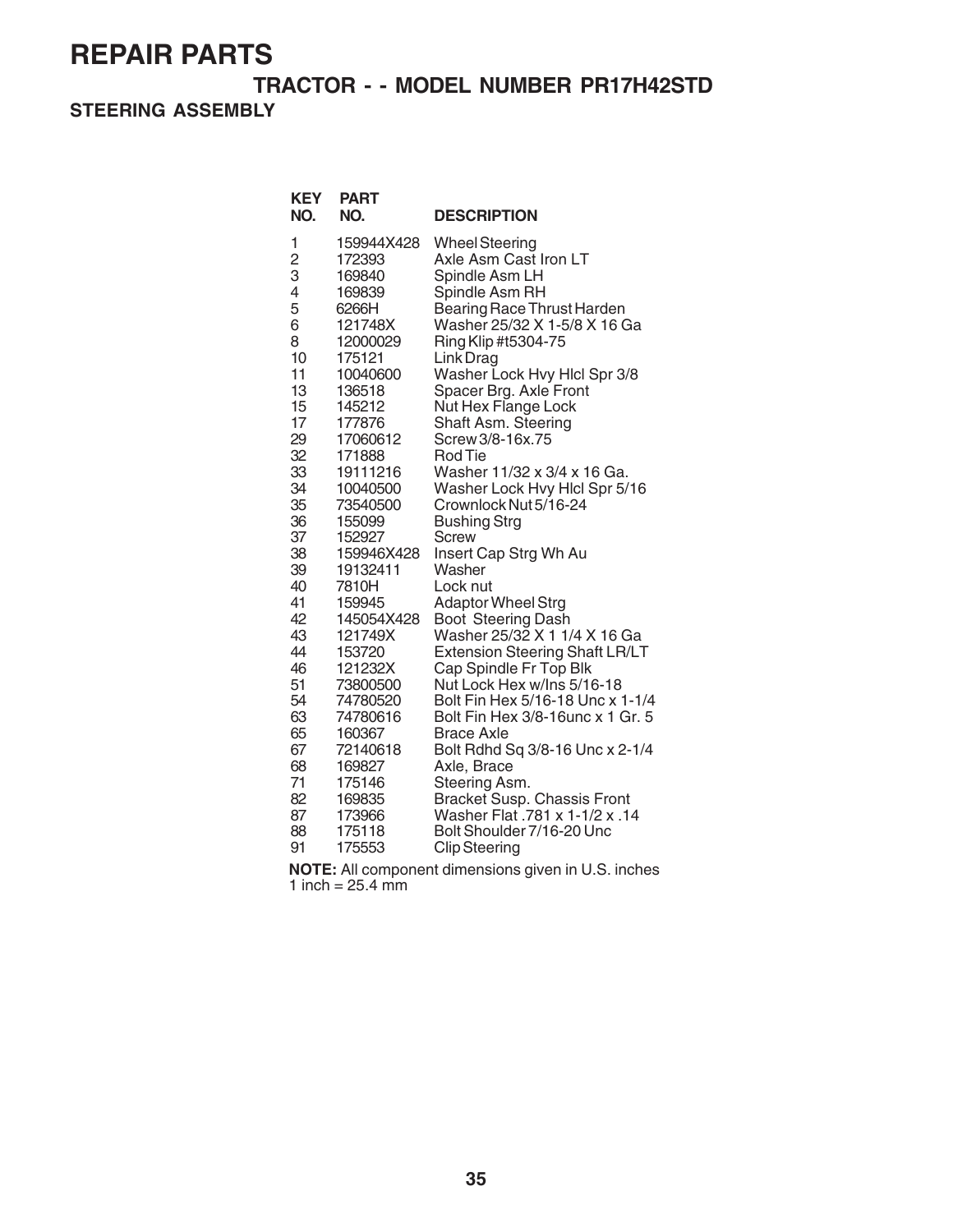**TRACTOR - - MODEL NUMBER PR17H42STD**

### **SEAT ASSEMBLY**



| <b>KEY</b><br>NO. | <b>PART</b><br>NO. | <b>DESCRIPTION</b>             | <b>KEY</b><br>NO. | <b>PART</b><br>NO. | <b>DESCRIPTION</b>                                 |
|-------------------|--------------------|--------------------------------|-------------------|--------------------|----------------------------------------------------|
| 1.                | 171683             | Seat                           | 12                | 121246X            | <b>Bracket Mounting Switch</b>                     |
| 2                 | 140551             | Bracket Pivot Seat 8 720       | 13                | 121248X            | Bushing Snap Blk Nyl 50 ld                         |
| 3                 | 71110616           | Bolt Fin Hex 3/8-16 Unc X 1    | 14                | 72050412           | Bolt Rdhd Sqnk 1/4-20x1-1/2                        |
| 4                 | 19131610           | Washer 13/32 X 1 X 10 Ga       | 15                | 134300             | Spacer Split 28x 88                                |
| 5.                | 145006             | Clip Push-In                   | 16                | 121250X            | Spring Cprsn                                       |
| 6                 | 73800600           | Nut Hex w/Ins. 3/8-16 Unc      | 17                | 123976X            | Nut Lock 1/4 Lge Flg Gr 5 Zinc                     |
|                   | 124181X            | Spring Seat Cprsn 2 250 Blk Zi | 21                | 171852             | Bolt Shoulder 5/16-18 Unc                          |
| 8                 | 17000616           | Screw 3/8-16 X 1.5             | 22                | 73800500           | Nut Hex Lock W/Ins 5/16-18                         |
| 9                 | 19131614           | Washer 13/32 X 1 X 14 Ga.      | 24                | 19171912           | Washer 17/32 X 1-3/16 X 12 Ga.                     |
| 10                | 174894             | Pan Seat                       | 25                | 127018X            | Bolt Shoulder 5/16-18 X 62                         |
| 11                | 166369             | Knob Seat                      |                   | 1 inch = $25.4$ mm | NOTE: All component dimensions given in U.S. inche |

inches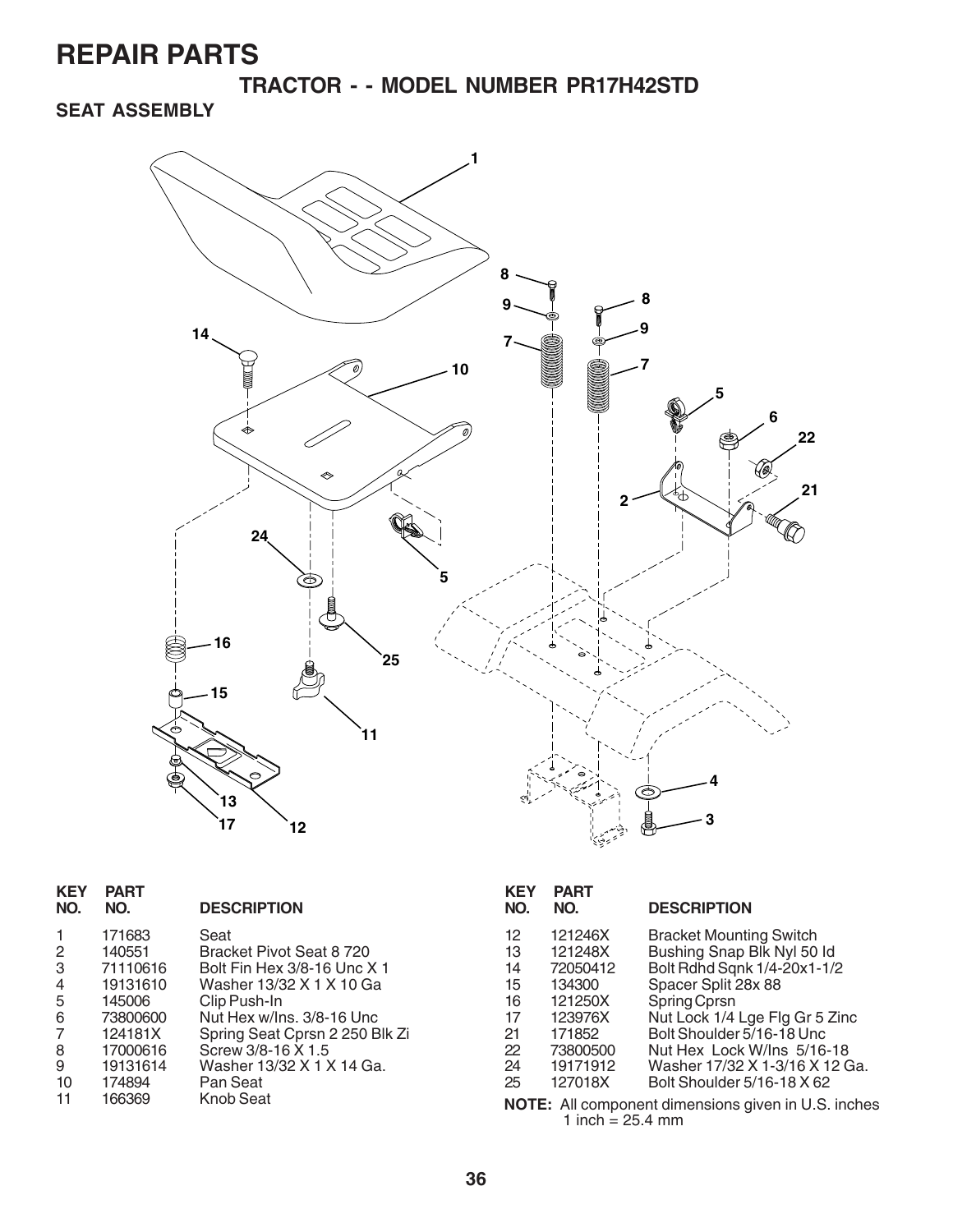**TRACTOR - - MODEL NUMBER PR17H42STD**

**ENGINE**

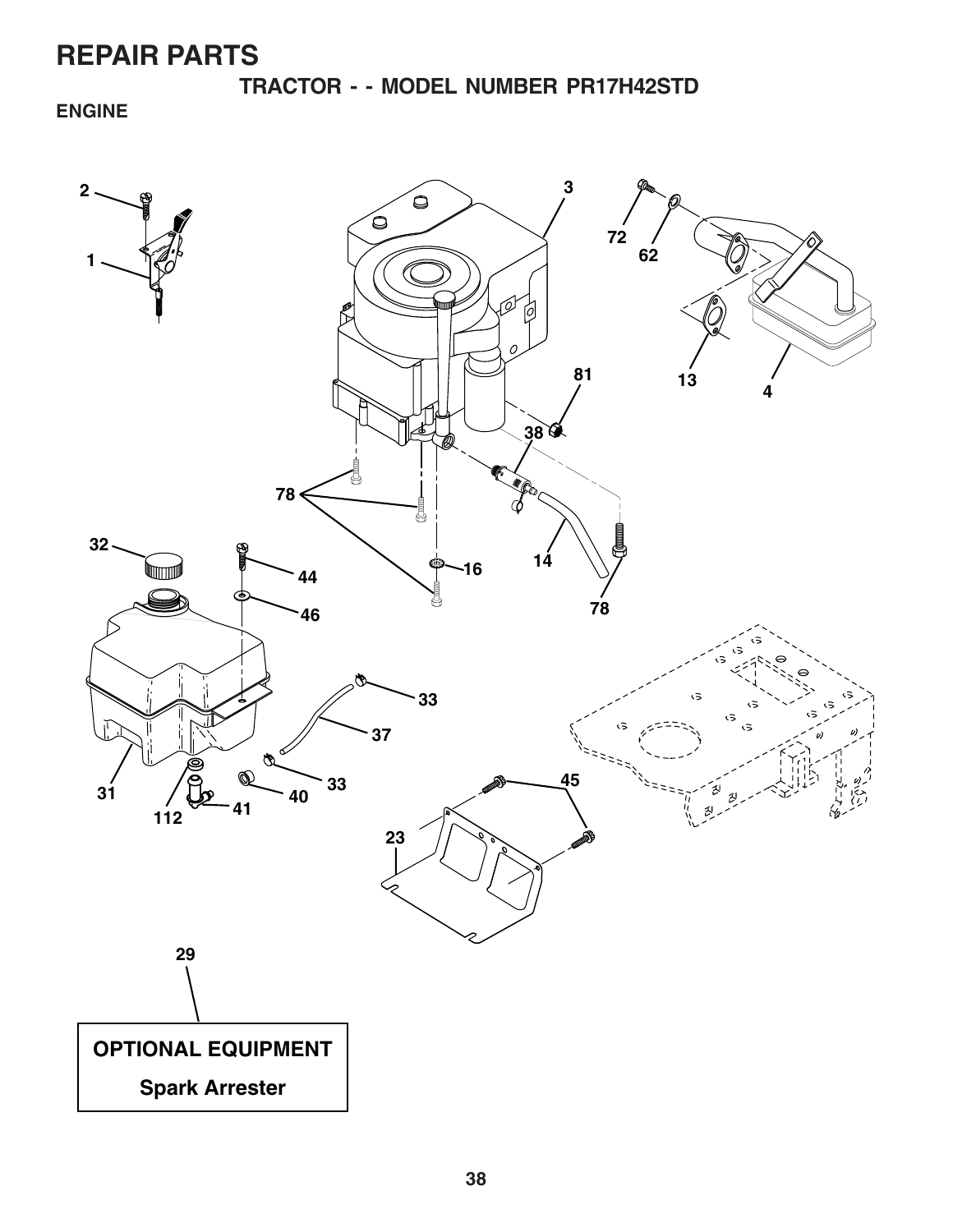### **TRACTOR - - MODEL NUMBER PR17H42STD**

**ENGINE**

| <b>KEY</b><br>NO. | <b>PART</b><br>NO. | <b>DESCRIPTION</b>                                                    |
|-------------------|--------------------|-----------------------------------------------------------------------|
| 1                 | 170551             | Control Th/ch Flag                                                    |
| 2<br>3            | 17720408           | Screw Hex Thd Cut 1/4-20 x 1/2                                        |
|                   |                    | Engine, Briggs Model 311777<br>(Order Parts From Engine Manufacturer) |
| 4                 | 137352             | Muffler                                                               |
| 13                | 165291             | Gasket Eng                                                            |
| 14                | 148456             | <b>Tube Drain Oil Easy</b>                                            |
| 16                | 11050600           | Washer Lock Ext Tooth 3/8                                             |
| 23                | 169837             | Shield Brn/Dbr Guard                                                  |
| 29                | 137180             | Kit Spark Arrestor (Flat Scrn)                                        |
| 31                | 180645             | <b>Tank Fuel Front</b>                                                |
| 32                | 140527             | Cap Asm Fuel W/sym Vented                                             |
| 33                | 123487X            | Clamp Hose Black                                                      |
| 37                | 137040             | Line Fuel 20"                                                         |
| 38                | 148315             | Plug Drain Oil Easy                                                   |
| 40<br>41          | 124028X<br>139277  | Bushing Snap Nyl Blk Fuel Line<br><b>Stem Tank Fuel</b>               |
| 44                | 17670412           | Screw Hexwsh Thdrol 1/4-20x3/4                                        |
| 45                | 17000612           | Screw Hexwsh Thdr 3/8-16 x 3/4                                        |
| 46                | 19091416           | Washer 9/32 X 7/8 X 16 Ga                                             |
| 62                | 10040500           | Washer Lock Hvy Hicl Spr 5/16                                         |
| 72                | 71070512           | Screw Hex Hd Cap 5/16-18 x 3/4                                        |
| 78 —              | 17060620           | Screw 3/8-16x1-1/4                                                    |
| 81                | 73510400           | Nut Keps Hex 1/4-20 UNC                                               |
| 112               | 3645J              | <b>Bushing</b>                                                        |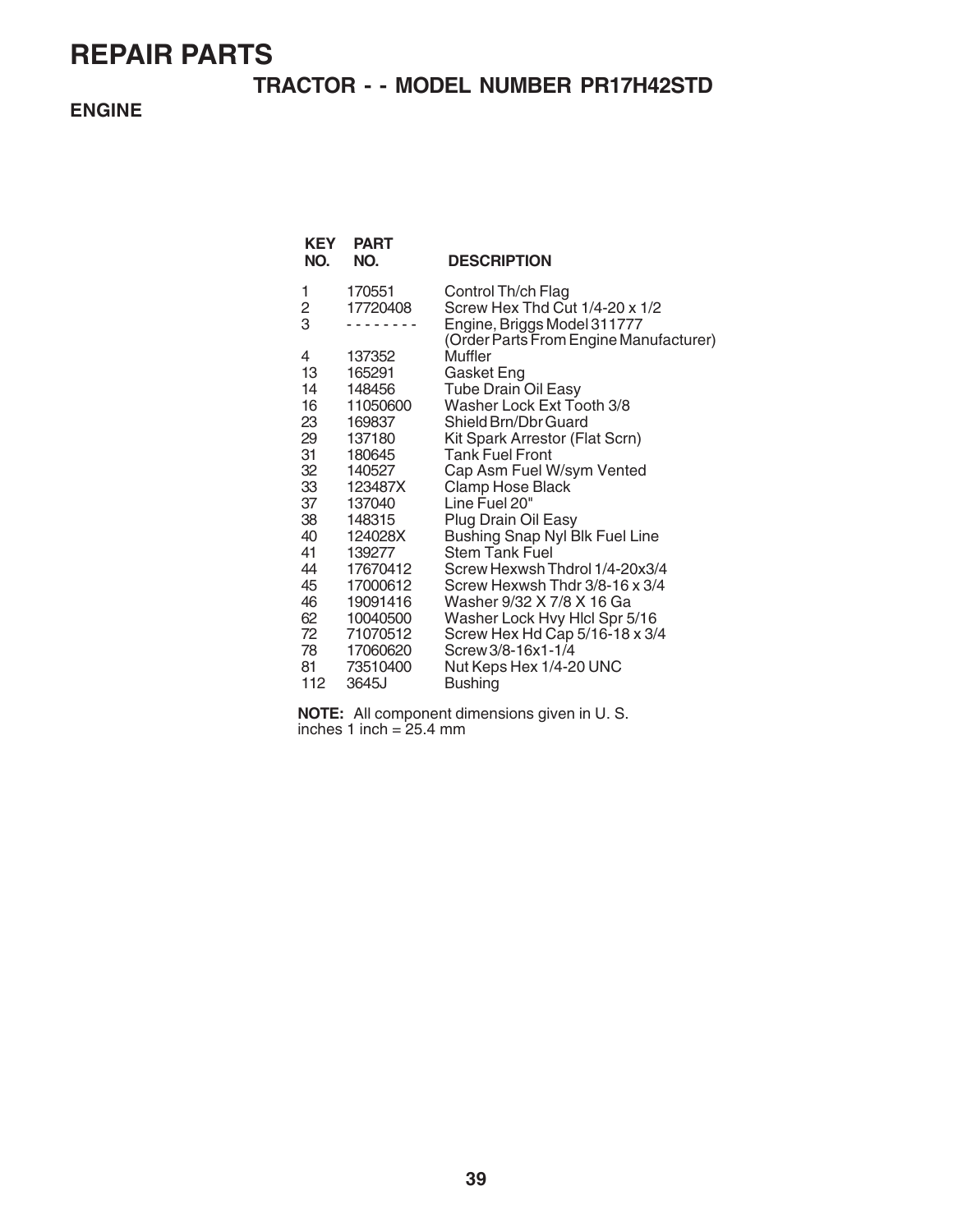**TRACTOR - - MODEL NUMBER PR17H42STD**

**MOWER LIFT**

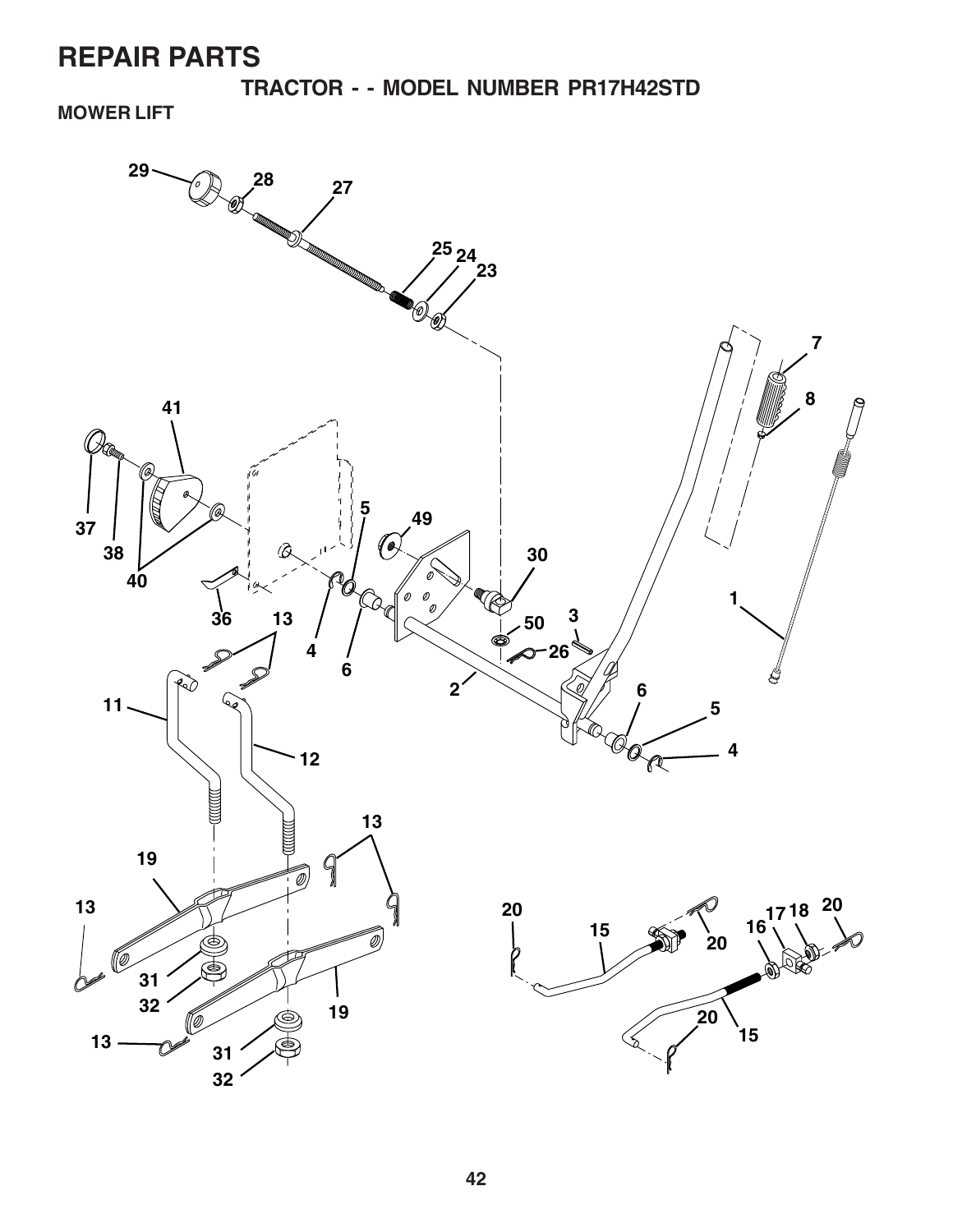### **TRACTOR - - MODEL NUMBER PR17H42STD**

**MOWER LIFT**

| <b>KEY</b><br>NO. | <b>PART</b><br>NO.   | <b>DESCRIPTION</b>                                         |
|-------------------|----------------------|------------------------------------------------------------|
| 1                 | 159460               | Wire Asm Inner/Sprg W/plunger LT                           |
| $\frac{2}{3}$     | 159471               | Shaft Asm Lift RH w/Inf                                    |
|                   | 105767X              | Pin Groove 1 500 Zinc                                      |
| 4                 | 12000002             | E Ring #5133-62                                            |
| 5                 | 19211621             | Washer 21/32 X 1 X 21 Ga                                   |
| 6                 | 120183X              | Bearing Nylon Blk 629 Id                                   |
| $\overline{7}$    | 125631X              | Grip Handle                                                |
| 8                 | 170770               | <b>Button Plunger Yellow</b>                               |
| 11<br>12          | 139865               | Link Lift LH Fixed Length                                  |
| 13                | 139866<br>4939M      | Link Lift RH Fixed Length<br><b>Retainer Spring</b>        |
| 15                | 173288               | <b>Link Front</b>                                          |
| 16                | 73350800             | Nut Jam Hex 1/2-13 Unc                                     |
| 17                | 173689               | <b>Trunnion Blk Zinc</b>                                   |
| 18                | 73800800             | Nut Lock w/Wsh 1/2-13 Unc                                  |
| 19                | 139868               | Arm Suspension Rear                                        |
| 20                | 163552               | <b>Retainer Spring</b>                                     |
| 23                | 110807X              | <b>Nut Special</b>                                         |
| 24                | 19131016             | Washer 13/32 X 5/8 X 16 Ga                                 |
| 25                | 2876H                | Spring 2-1/8"                                              |
| 26                | 169484               | <b>Retainer Clip</b>                                       |
| 27                | 126971X              | Rod Adj Lift Zinc 7.49 Wrk Lg                              |
| 28                | 73350600             | Nut Hex Jam 3/8-16 Unc                                     |
| 29                | 138057               | Knob Inf 3/8-16 Unc Blk W/sym                              |
| 30                | 150233               | <b>Trunnion Infin Height</b>                               |
| 31                | 169865               | <b>Bearing Pvt Lift</b>                                    |
| 32                | 73540600             | Nut Crownlock 3/8 - 24                                     |
| 36                | 155097               | Pointer Height Indicator                                   |
| 37                | 123935X              | Plug Hole Blk 1.485/1.515 Dia.<br>Screw Thdrol 5/16-18 x 1 |
| 38<br>40          | 17060516<br>19112410 | Washer 11/32 x 1-1/2 10 Ga.                                |
| 41                | 155098               |                                                            |
| 49                | 145212               | Indicator Height STLT<br>Nut Hex Flange Lock               |
| 50                | 110452X              | Nut PUsh Phos & Oil                                        |
|                   |                      |                                                            |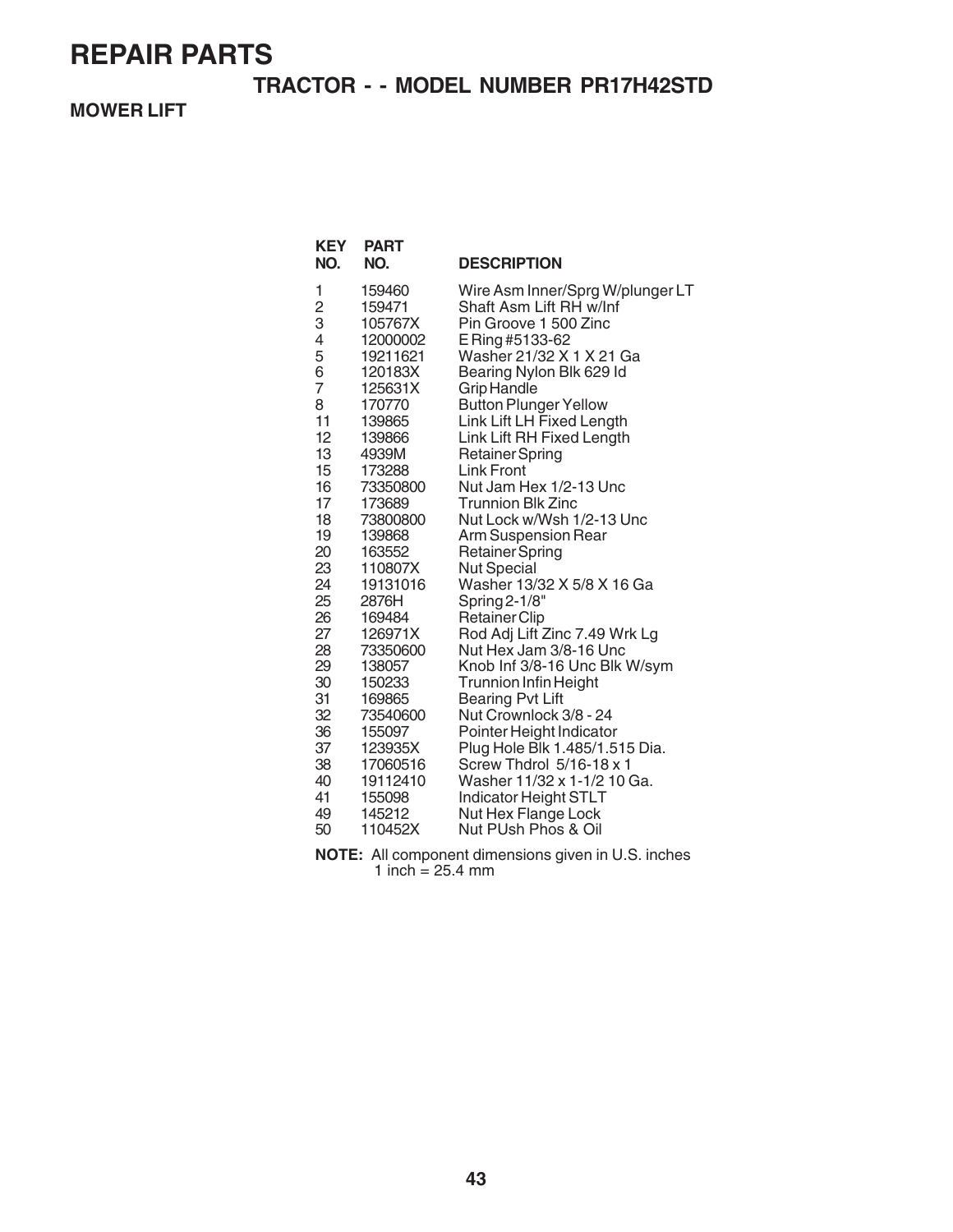**TRACTOR - - MODEL NUMBER PR17H42STD**

**MOWER DECK**

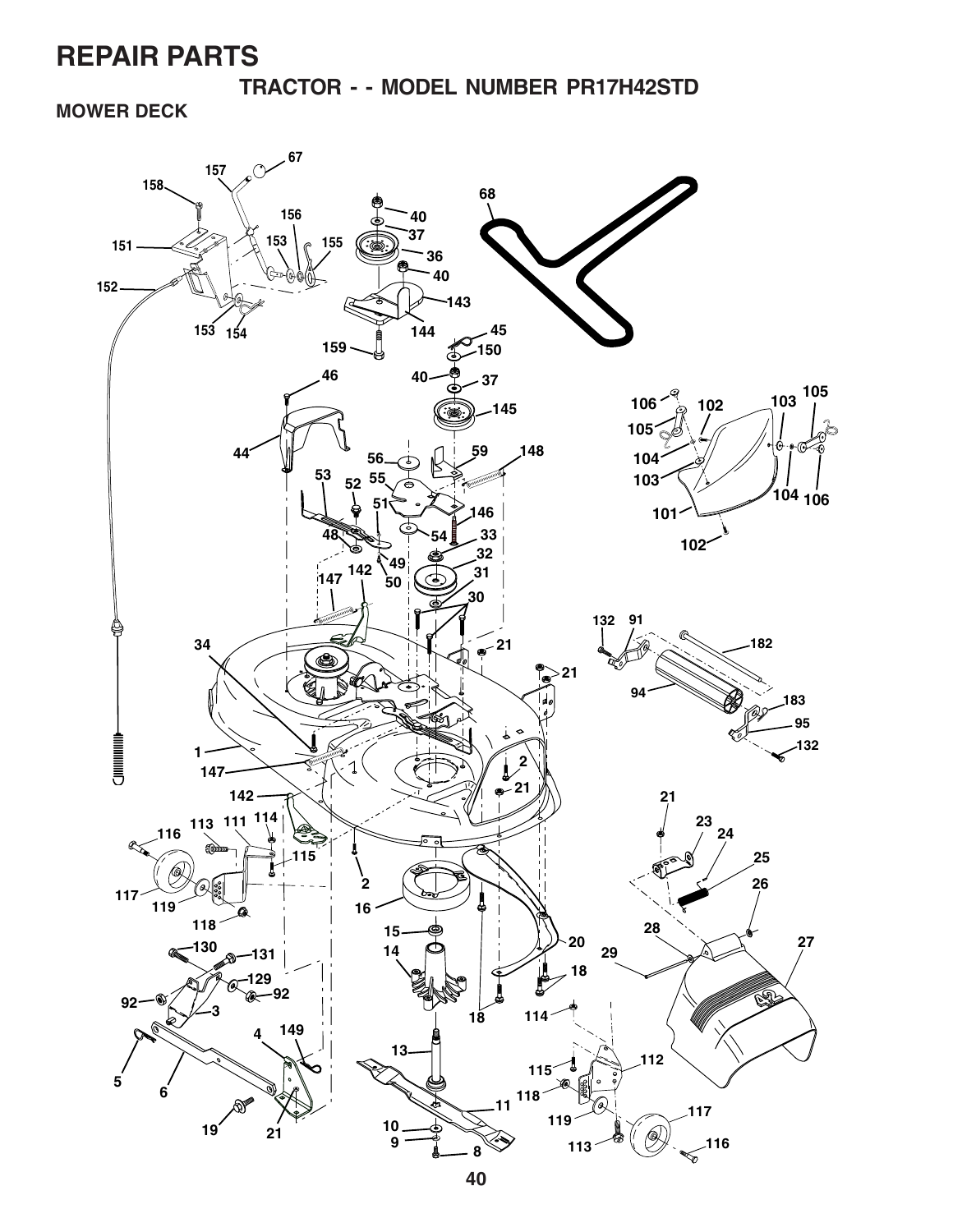### **TRACTOR - - MODEL NUMBER PR17H42STD**

### **MOWER DECK**

| <b>KEY</b><br>NO.       | <b>PART</b><br>NO. | <b>DESCRIPTION</b>                      | <b>KEY</b><br>NO. | <b>PART</b><br>NO.  | <b>DESCRIPTION</b>                                         |
|-------------------------|--------------------|-----------------------------------------|-------------------|---------------------|------------------------------------------------------------|
| 1                       | 165892X421         | Mower Deck Assembly, 42"                | 94                | 132264              | Roller, Nose                                               |
| $\overline{\mathbf{c}}$ | 72140506           | <b>Bolt</b>                             | 95                | 180533              | Bracket Asm. Noseroller RH                                 |
| 3                       | 138017             | Bracket Asm Fr. Sway Bar 3/42           | 101               | 136420              | <b>Mulcher Cover</b>                                       |
| 4                       | 165460             | Bracket Asm Deck 42" Sway Bar           | 102               | 71081010            | Screw                                                      |
| 5                       | 4939M              | <b>Retainer Spring</b>                  | 103               | 19061216            | Washer, Flat                                               |
| $\,6$                   | 178024             | <b>Bar Sway Deck</b>                    | 104               | 10071000            | Washer, Lock                                               |
| 8<br>$\boldsymbol{9}$   | 850857<br>10030600 | Bolt 3/8-24 x 25 Grade 8 patched        | 105<br>106        | 160793              | <b>Latch Assembly</b>                                      |
| 10                      | 140296             | Washer, Lock<br>Washer, Hardened        | 111               | 2029J<br>179292X421 | Nut, Weld<br>Bracket, Gauge, Wheel LH                      |
| 11                      | 134149             | Blade, Mulching 42"                     | 112               | 179293X421          | Bracket, Gauge, Wheel RH                                   |
|                         | 138498             | Blade Mower 42" Hi-Lift                 | 113               | 17060510            | Screw 3/8-16 x .625                                        |
| 13                      | 137645             | Shaft Assembly, Mandrel, Vented         | 114               | 73510500            | Nut, Keps 5/16 - 18 UNC                                    |
| 14                      | 128774             | Housing, Mandrel, Vented                | 115               | 72110505            | Bolt, Carriage 5/16-18 x 5/8                               |
| 15                      | 110485X            | Bearing, Ball, Mandrel                  | 116               | 4898H               | Bolt, Shoulder                                             |
| 16                      | 174493             | Stripper, Mandrel Deck                  | 117               | 165746              | Wheel, Gauge                                               |
| 18                      | 72140505           | Bolt, Carriage 5/16-18 x 5/8            | 118               | 73930600            | Nut Centerlock 3/8-16                                      |
| 19                      | 132827             | Bolt, Shoulder                          | 119               | 19121414            | Washer 3/8 x 7/8 x 14 Ga.                                  |
| 20                      | 159770             | Baffle, Vortex                          | 132               | 17060612            | Screw 3/8-16 x .75                                         |
| 21                      | 73680500           | Nut                                     | 142               | 165890              | Arm Spring Brake Mower                                     |
| 23                      | 177563             | Bracket, Deflector Mower 42"            | 143               | 157109              | Bracket Arm Idler 42"                                      |
| 24                      | 105304X            | Cap, Sleeve 80 x 112 Blk Mower          | 144               | 173441              | Keeper Belt 42" Clutch Cable                               |
| 25                      | 123713X            | Spring, Torsion, Deflector 2 52         | 145               | 173437              | <b>Pulley Idler Flat</b>                                   |
| 26                      | 110452X            | Nut, Push Phos & Oil                    | 146               | 173443              | <b>Bolt Carriage Idler</b>                                 |
| 27                      | 130968X428         | Shield, Deflector 42" Blk               | 147               | 131335              | <b>Spring Extension</b>                                    |
| 28                      | 19111016           | Washer 11/32 x 5/8 x 16 Gauge           | 148               | 169022              | Spring Return Idler                                        |
| 29                      | 131491             | Rod, Hinge 42" 6 75 W/G                 | 149               | 165898              | <b>Retainer Spring Yellow</b>                              |
| 30                      | 173984             | Screw Thdrol Washer Head                | 150               | 19091216            | Washer 9/32 x 3/4 x 16 Ga.                                 |
| 31                      | 129963             | Washer, Spacer Mower Vented             | 151               | 169670              | <b>Bracket Clutch Cable</b>                                |
| 32                      | 173436             | Pulley, Mandrel                         | 152               | 169676              | Clutch Cable 42"                                           |
| 33<br>34                | 178342<br>72110614 | Nut, Toplock 9/16 Flange<br><b>Bolt</b> | 153<br>154        | 169674<br>169675    | Washer Flat 3/8" Type B                                    |
| 36                      | 173438             | Pulley, Idler, Flat                     | 155               | 169671              | <b>Spring Retainer</b><br>Spring Retention LVR CLTCH CAB   |
| 37                      | 19131316           | Washer 13/32 x 13/16 x 16 Gauge         | 156               | 169672              | <b>Spacer Clutch Cable</b>                                 |
| 40                      | 73680600           | Nut                                     | 157               | 169669              | Rod Clutch Cable 3/8"                                      |
| 44                      | 140088             | Guard, Mandrel, LH                      | 158               | 17720408            | Screw Hex Thd Cut 1/4-20 x 5/8                             |
| 45                      | 4497H              | Retainer                                | 159               | 72140614            | Bolt Rdhd Sqn 3/8-16 UNC x 1-3/4                           |
| 46                      | 137729             | Screw, Thdrol 1/4-20 x 5/8 T            | 182               | 179126              | Rod Roller Nose                                            |
| 48                      | 133944             | Washer, Hardened                        | 183               | 163552              | <b>Retainer Spring</b>                                     |
| 49                      | 174284             | Roller Assembly, Cam Follower           | $\sim$ $\sim$     | 130794              | <b>Mandrel Assembly (Includes</b>                          |
| 50                      | 131340             | Bolt, Shoulder #10-24 Grade 5           |                   |                     | Housing, Shaft and Shaft Hardware                          |
| 51                      | 69180              | Locknut                                 |                   |                     | Only-Pulley Not Included)                                  |
| 52                      | 139888             | Bolt, Shoulder 5/16-18 UNC              | - -               | 172559              | Replacement Mower, Complete                                |
| 53                      | 131845             | Arm Assembly, Pad, Brake                |                   |                     |                                                            |
| 54                      | 133943             | Washer, Hardened                        |                   |                     |                                                            |
| 55                      | 155046             | Arm, Idler                              |                   |                     |                                                            |
| 56                      | 122052X            | Spacer, Retainer                        |                   |                     |                                                            |
| 59                      | 173442             | Guard TUV Idler                         |                   |                     |                                                            |
| 67                      | 171598             | Knob                                    |                   |                     | <b>NOTE:</b> All component dimensions given in U.S. inches |
| 68                      | 144959             | V-Belt, 42" Mower                       |                   | 1 inch = $25.4$ mm  |                                                            |
| 91                      | 180532             | Bracket Asm. Noseroller LH              |                   |                     |                                                            |